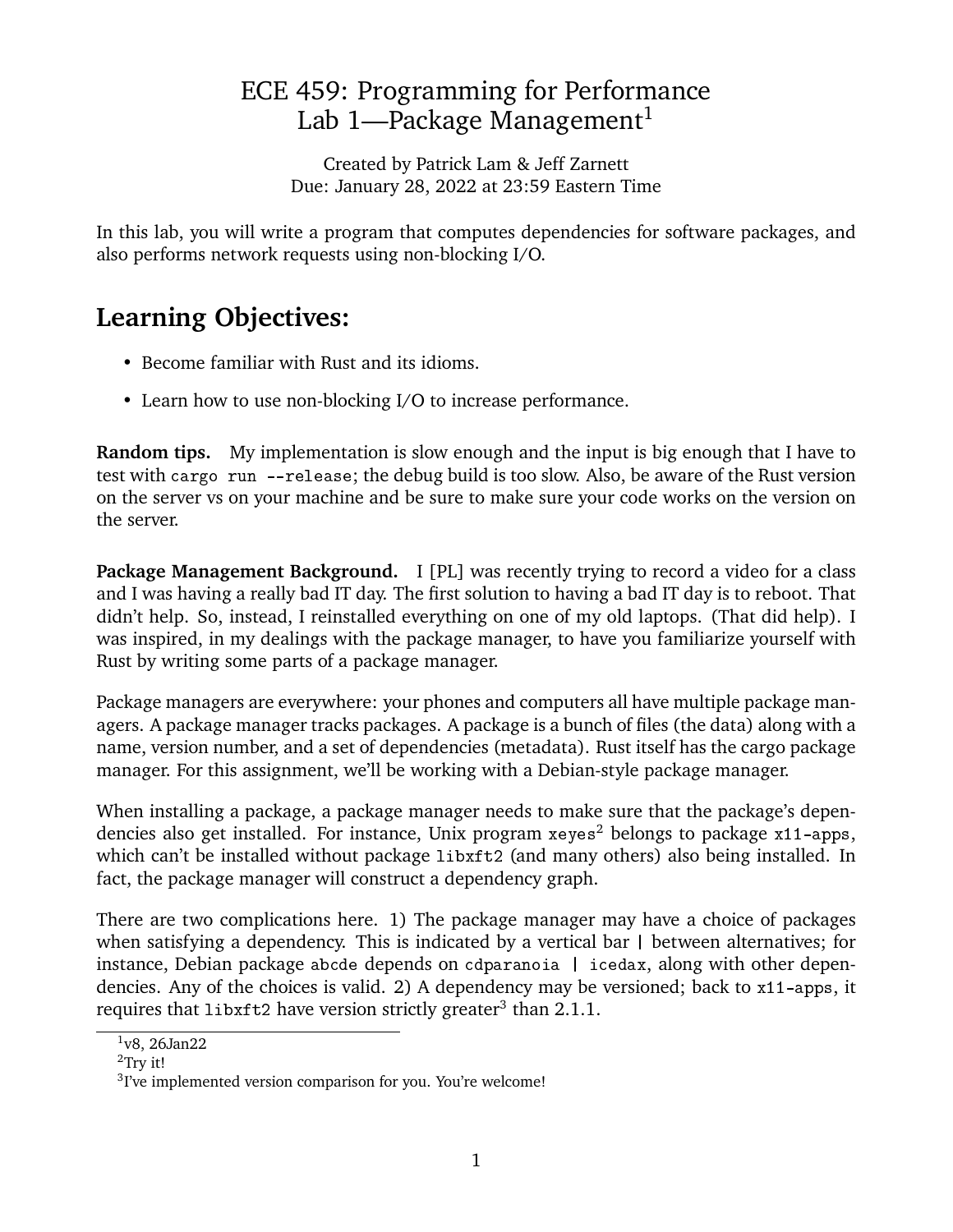**Clarification: non-available packages.** We will not have any test cases where you have to (potentially transitively) install any package that has no available version.

### **Part 1: Manage That Package**

Your task is to implement three groups of functions: parsing, direct queries, and transitive queries.

#### **Parsing:** parsers.rs **(15)**

The first order of business is to parse package data.

```
$ load-packages data/mirror.csclub.uwaterloo.ca_debian_dists_sid_main_binary-amd64_Packages
$ load-installed data/installed-packages
```
You can also use abbreviations lp and li, or convenience command load-defaults (ld) to load the supplied files listed above, once you have everything working.

This package data comes in text files. For our purposes, it'll work if we consider each line of a text file to be of colon-separated form Key: Value. I've provided a regular expression KEYVAL\_REGEX that you can use to parse the line, as follows.

```
let kv_regexp = Regex::new(KEYVAL_REGEX).unwrap();
match kv_regexp.captures(&line) {
    None \Rightarrow (),
    Some(caps) \Rightarrow {
        let (key, value) = (caps.name("key").unwrap().as_str(),
                               caps.name("value").unwrap().as_str());
        // \ldots
```
There are two files to parse: the list of available packages, and the list of installed packages.

**Installed packages (5)** Installed packages is easier. Implement function parse\_installed(). You need to recognize two keys: Package and Version. For a Package line, call the function self.get\_package\_num\_inserting(&value) and remember the returned value for later. For a Version line, parse the version number with

let debver = value.trim().parse:: < debversion:: DebianVersionNum>().unwrap(); and call self.installed\_debvers.insert() with the memorized package number and the debver you just computed.

I should point out that method get\_package\_num converts a package name to an i32 while get\_package\_name goes the other way.

**Available packages (10)** This is pretty similar to installed packages, but there are more keys. The MD5sum and Version keys are nothing new, but insert into maps self.md5sums and self.available debvers instead.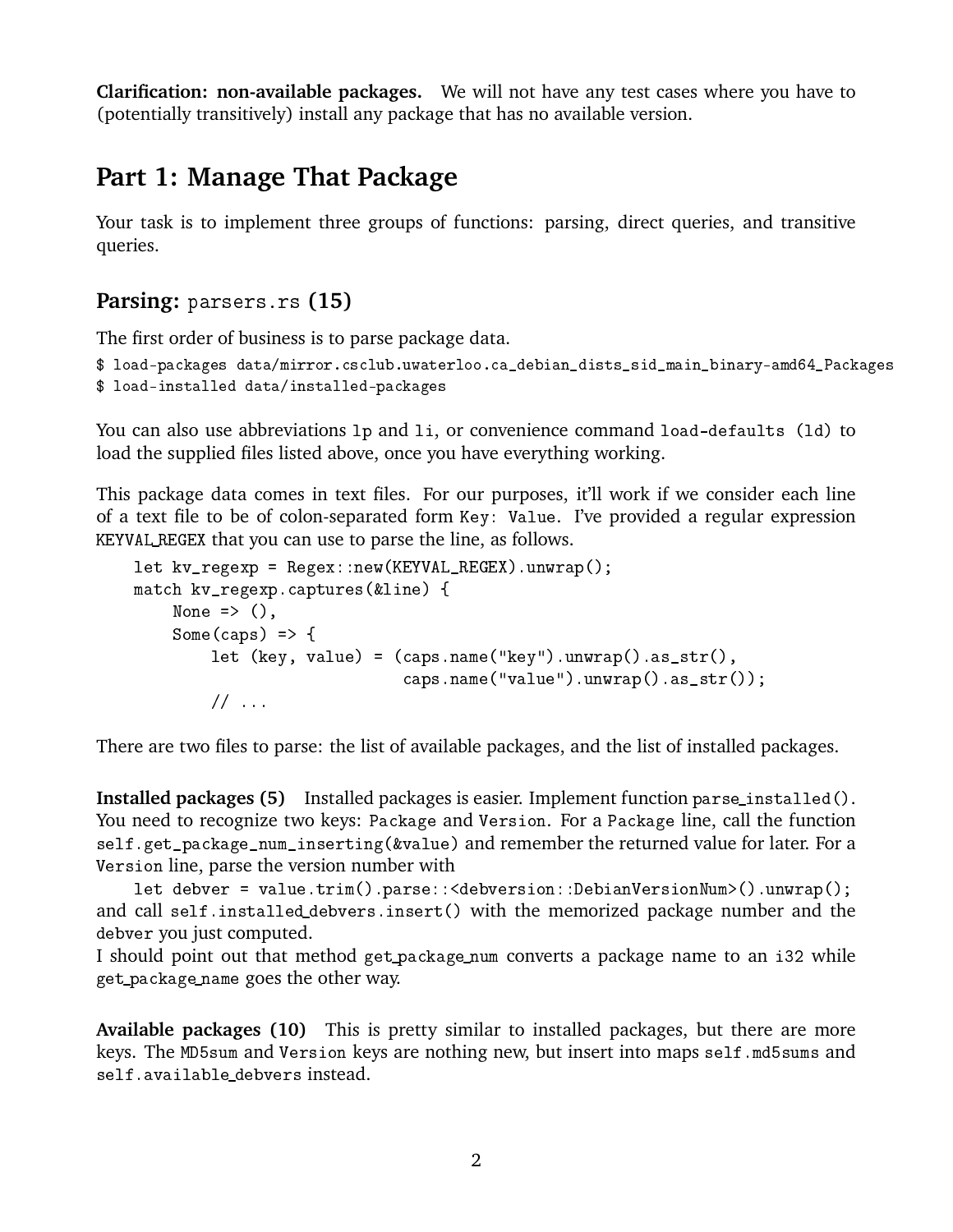However, you also have to parse the dependencies, which are at key Depends. Your goal is to produce a Vec<Dependency>. Each Dependency is itself a Vec<RelVersionedPackageNum>. The separator between Dependencys is a comma (,), while the separator between alternatives within a Dependency is the vertical bar (1). I recommend the use of split to get individual alternatives.

Example: parse the dependency A,  $B|C, D$  as the Vec<Dependency> containing [[A], [B, C], [D]]. At the top level, you have the list of dependencies, all of which must be satisfied. Each dependency in the list of dependencies consists of a list of alternatives.

Once you have an alternative (e.g. libxft  $(*)$  2.1.1)), I have provided you with the regex PKGNAME\_AND\_VERSION\_REGEX to parse it. You can request pkg, op, and ver from a match of the regex, and you can futher parse op and ver with

(op.as\_str().parse::<debversion::VersionRelation>().unwrap(), ver.as\_str().to\_string()) All you have to do is to put it in a RelVersionedPackageNum struct.

### **Simple dependency calculations:** deps\_available.rs **(25)**

Now that you've implemented parsing for dependencies, you can use the info command to print out all loaded information about a package.

Let's now combine the available and installed data. You are going to implement deps\_available, which checks the declared dependencies of a package and prints out whether they are satisfied or not. (Please stick to the provided output format for the TAs' sake; I've provided the necessary println! statements).

```
$ deps-available 4g8
Package 4g8:
- dependency "libc6 (>= 2.4)"
+ libc6 satisfied by installed version 2.33-1
- dependency "libnet1 (>= 1.1.2.1)"
-> not satisfied
- dependency "libpcap0.8 (>= 0.9.8)"
+ libpcap0.8 satisfied by installed version 1.10.1-4
```
I'd recommend iterating over the dependencies and using a helper function dep\_is\_satisfied for each Dependency. A dependency is satisfied if the relevant package is installed (i.e. installedversion is set) and meets the stated version constraints.

```
I've provided helper functions: you can call
  v.parse::<debversion::DebianVersionNum>().unwrap();
to convert string v into a DebianVersionNum, and
  debversion::cmp_debversion_with_op(op, iv, &v)
to see whether iv and v satisfy relation op.
```
I also recommend that you implement method dep\_satisfied\_by\_wrong\_version for use below. It returns the Vec of dependencies that would be satisfied, but have the wrong version installed.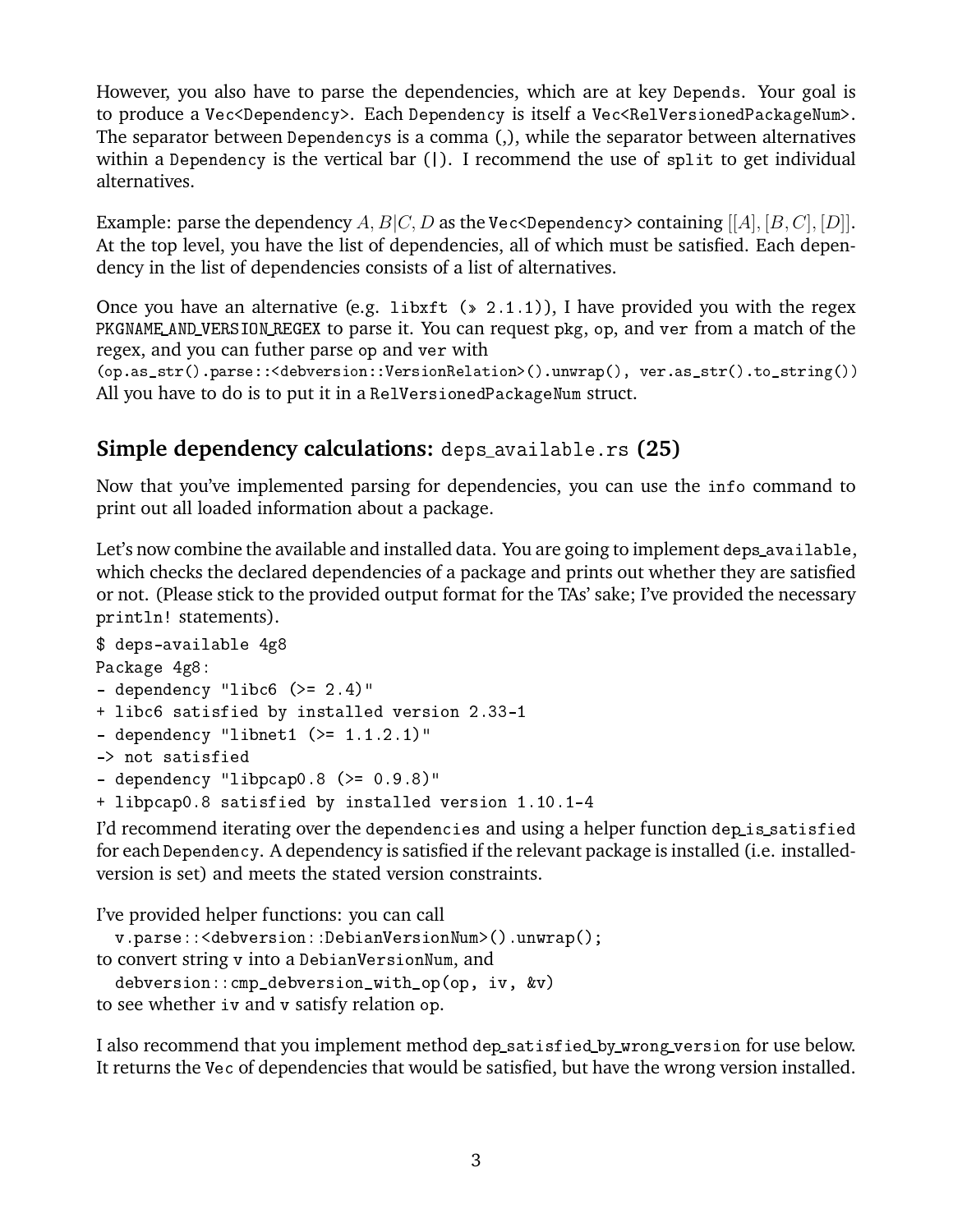### **Solvers:** solvers.rs **(40)**

Finally, we'll wrap up this part with two commands, transitive-dep-solution and how-to-install, which do more sophisticated reasoning on collections of packages.

I recommend the use of *worklist* algorithms here, which you should have seen previously. The idea is that the main loop of the algorithm picks an item from the worklist, does work on that item, and puts new work that results from that item back onto the worklist. It iterates until there is no more work to be done.

#### **Transitive dep solution (10)**

```
$ transitive-dep-solution libzydis-dev
```

```
"libzydis-dev" transitive dependency solution: "libzycore-dev, libzydis3.2,
```
libzycore1.1, libc6, libgcc-s1, gcc-11-base"

This command computes one transitive solution to a package's dependencies, i.e. it includes all dependencies of dependencies. It's implemented by function

```
pub fn transitive_dep_solution(&self, package_name: &str) -> Vec<i32>
```
The key here is whenever this algorithm has a choice (alternatives), it chooses the first alternative. You may assume that this alternative is installable.

To implement this solver, use a dependency set Vec. Populate it with the first alternatives of package\_name. Iterate through the dependency set and add all new dependencies of packages already in the dependency set (again, resolving alternatives by picking the first one). Stop if an iteration didn't add any new dependencies.

**Computing how to install (30)** The first part of the lab culminates in this method. \$ how-to-install 3depict

```
Package 3depict:
"3depict" to install: "libftgl2, libgsl27, libmgl7.6.0, libgslcblas0, libhdf4-0, libhpdf-2.3.0, libmgl-data"
This time, you implement method
```

```
pub fn compute how to install(&self, package name: &str) -> Vec<i32>
The differences here are:
```
- filter out dependencies that are already satisfied (you have dep\_is\_satisfied);
- when there is a choice (dependency A|B), and one of the choices is already installed, but the wrong version, then install that choice;
- when choosing between options (either because none is installed, or because multiple wrong versions are installed), go ahead and compare apples and oranges: install the higher version number.

Again, you may assume that all packages that are mentioned are also installable (though it doesn't hurt to check).

Clarification: I meant that choices here would optimistically assume that the thing that you pick will satisfy the dependency requirement, which is not necessarily true. You can either make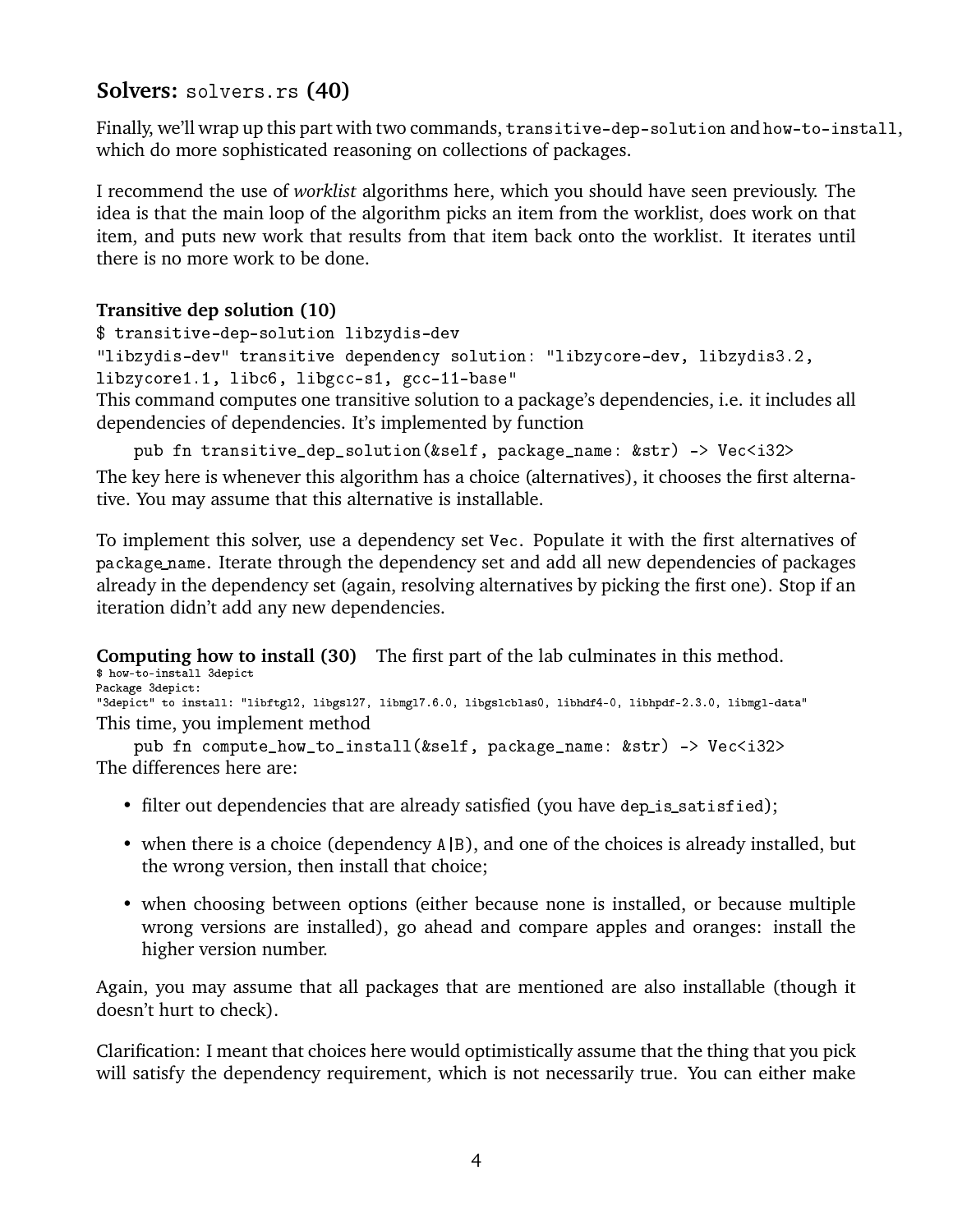that assumption, or you can check that a choice satisfies the requirement before considering it, and panic if there are no valid choices.

Also, during this computation, don't make any changes to the set of installed packages. For instance, if you ask how-to-install libscim-dev, it has a dependency on libgtk2.0-dev and another one on libgtk-3-dev | libgtk2.0-dev (<< 2.21). Consider the first one, then consider the second one based on the initial state—don't assume that you've installed libgtk2.0-dev before considering the second dependency.

## **Part 2: Nonblocking I/O**

In this part, you will implement handling for the verify command in the program. Every package that is published has an associated md5 hash. The hash is computed by looking at the package itself. In principle, this hash can be used to check whether the package has been tampered with, or if there was an error in transferring it somehow, or if the dodgy 10 year old USB key you stored your package on isn't to be trusted<sup>[4](#page-4-0)</sup>.

We have provided a little web server that can be used to retrieve the correct md5 hash, given a package name and version. This web server will be running at ece459.patricklam.ca on port 4590. If the server is down, overloaded, or otherwise unavailable, you can run the server yourself for the purposes of your own development/testing: [https://github.com/jzarnett/package-verifier.](https://github.com/jzarnett/package-verifier)

You can use the set-server command on your local solution to set the provided server state element in AsyncState; it points to ece459.patricklam.ca:4590 by default, but you can point it to localhost:4590 to run locally, for instance, which would work provided that you are running your own copy of the package verifier.

The server has one REST endpoint:

GET /rest/v1/checksums/{package\_name}/{version}

For clarity, this endpoint takes two path parameters: package\_name and version; replace those with the actual package name and its version that you would like to query.

The server will check its registry and if it finds a matching combination of name and version, it returns HTTP 200 with the body of the response being the hash for that package. If the server cannot find a corresponding combination of name and version, it will return a HTTP 404. Other invalid requests may result in HTTP 400 or other error codes.

Usage example:

curl 127.0.0.1:4590/rest/v1/checksums/example/1.0

<span id="page-4-0"></span>0e0e8016d5f8b57eb13777efbb2893c9

<sup>4</sup>For the purposes of this assignment, we aren't actually going to compute the local md5 hash for packages, so that you don't have to have a bunch of packages around to test your assignment. Use your imagination.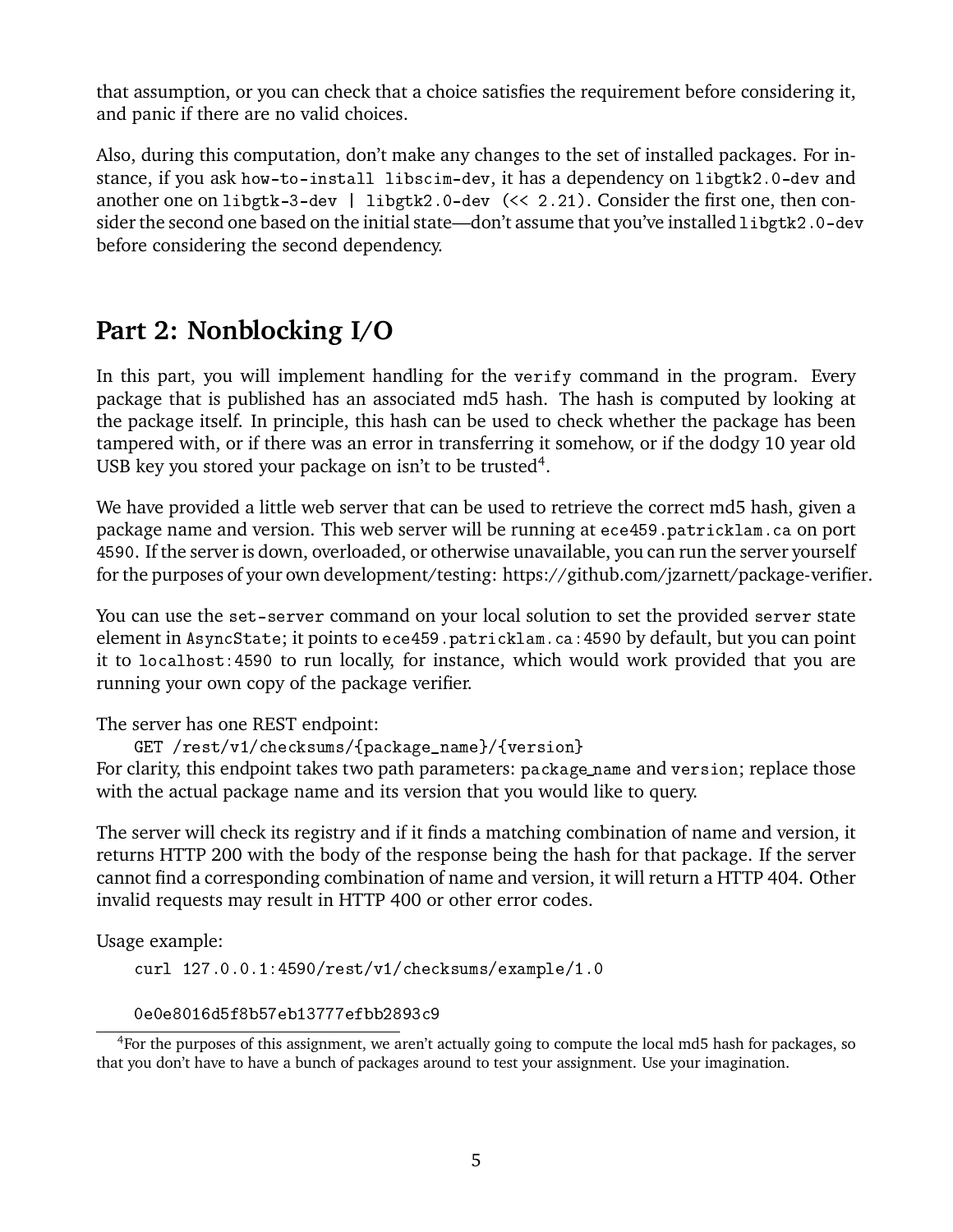(Not sure what status code you're getting back? Try curl -v.) You then compare the md5 hash received from the server against the md5 hash you have locally for the package. They should all be a match; if not, something is wrong.

### **Implementing the Verifier**

The verifier will use a library called "curl" . The curl library uses *callbacks*. If you are not familiar with callbacks, the idea is pretty simple. You call curl's perform() function to do some work (i.e. interact with a web service), and it calls functions (which you provide) while carrying out that work. When the work is complete, curl returns from your call to perform(). Basically you are saying to curl "perform this task, and let me know when you need me to provide some data to you or if you have some data to give to me" .

To get a recap on curl, check the lecture notes; for a deeper dive into the topic, consult the ECE 252 material (even if it is in C).

Your job is to implement the verification logic so that it uses non-blocking I/O, that is, the curl "multi" interface. Your solution should *not* use threading.

The way the program will work is as follows. At the user's leisure, as they are using the package manager, they can request a verification of a package. This causes the package manager to enqueue a non-blocking curl request to the server, storing a handle for this request. Later, the user can execute the queue. At that point, the package manager does a blocking wait until all the answers come in, and prints out the requested verification results. When the user quits the package manager, the package manager will also execute any remaining requests.

```
$ load-csv data/packages.csv
Packages available: 63846
$ enq-verify bash
queueing request http://ece459.patricklam.ca:4590/rest/v1/checksums/bash/5.1-6
$ enq-verify 0ad
queueing request http://ece459.patricklam.ca:4590/rest/v1/checksums/0ad/0.0.25b-1.1
$ enq-verify libc6 28
queueing request http://ece459.patricklam.ca:4590/rest/v1/checksums/libc6/28
$ quit
verifying bash, matches: true
verifying 0ad, matches: true
got error 404 on request for package libc6 version 28
```
For this part of the lab, you need to implement 2 functions in file  $src/packages/async_fns.rs$ : enq\_verify\_with\_version and execute. You can also add any necessary fields to the struct AsyncState, and initialize them in new.

pub fn enq\_verify\_with\_version(&mut self, pkg:&str, version:&str) This function prepares a request for pkg's md5sum (passing its name and version number) and adds a corresponding handle to the queue (actually a Vec). It must return right away.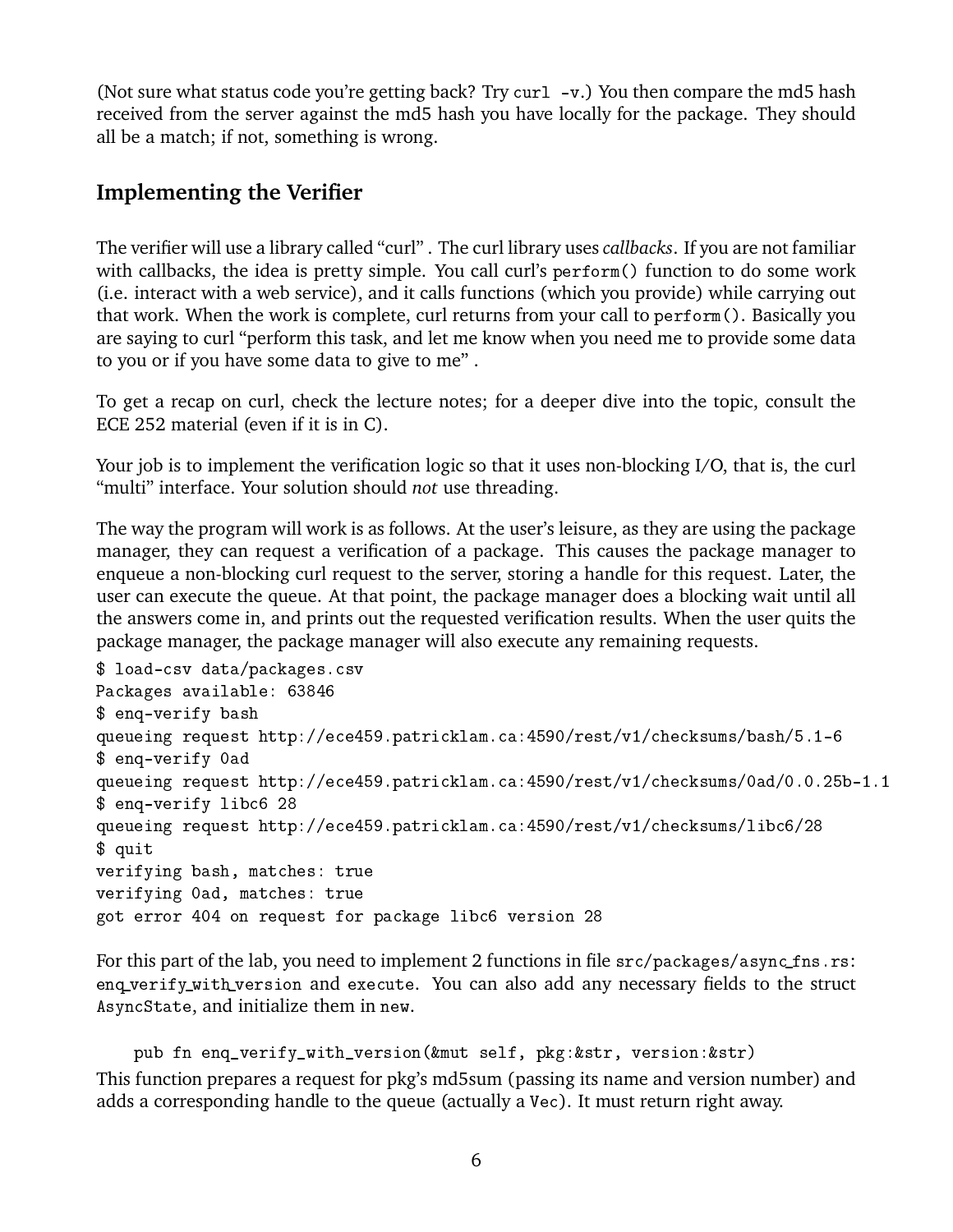Hints. You can use the format! macro and urlencoding::encode to URL-encode the version number. You probably want to do something like in mod.rs with the packages, but this time using your own EASYKEY\_COUNTER and using your index to find the parts of the state you need to keep (you can't index on an Easy2Handle). Think about what data you'll need to do the verification.

```
pub fn execute(&mut self)
```
This function asks curl to perform work until there's no more work to be done. You can ignore any errors that curl may raise while it's performing work. Once all the work is done, drain the set of keys to handles. For each handle: if you got a response code of 200, then compare the md5sums that came back with the md5sums that you have stored locally, and print the result of the comparison. For response codes ≥ 400, print out an error message. **Please match the provided format to enable TAs to automate some of the grading.**

**Note.** You can do this async I/O part independently from the first part, by using command load-csv data/packages.csv. Once you've implemented the parsers, you can also use the normal way of loading data to get the md5sums.

# **Benchmarking**

You can measure how long your program takes to execute by using the hyperfine command on Linux. When you build your program, the executable is placed in target/release/rpkg, so here's a typical sequence:

```
> cargo build --release
> hyperfine -i "target/release/rpkg < [commands]"
```
The -i option to hyperfine tells it to ignore any error status returned from your program. The starter code does not explicitly return an error status from main(), so without the -i option you will find that hyperfine aborts without giving you useful output.

The < operator redirects input from file commands to rpkg. You can put your test scripts in files and run rpkg with those files using redirection.

# **Rubric**

The general principle is that correct solutions earn full marks. However, it is your responsibility to demonstrate to the TA that your solution is correct. Well-designed, clean solutions are more likely to be recognized as correct. Solutions that do not compile will earn at most 39% of the available marks for that part. Solutions that compile but crash earn at most 49%. Grading is done by building your code, running it, checking the output, and inspecting the code. For this lab, we are not grading performance.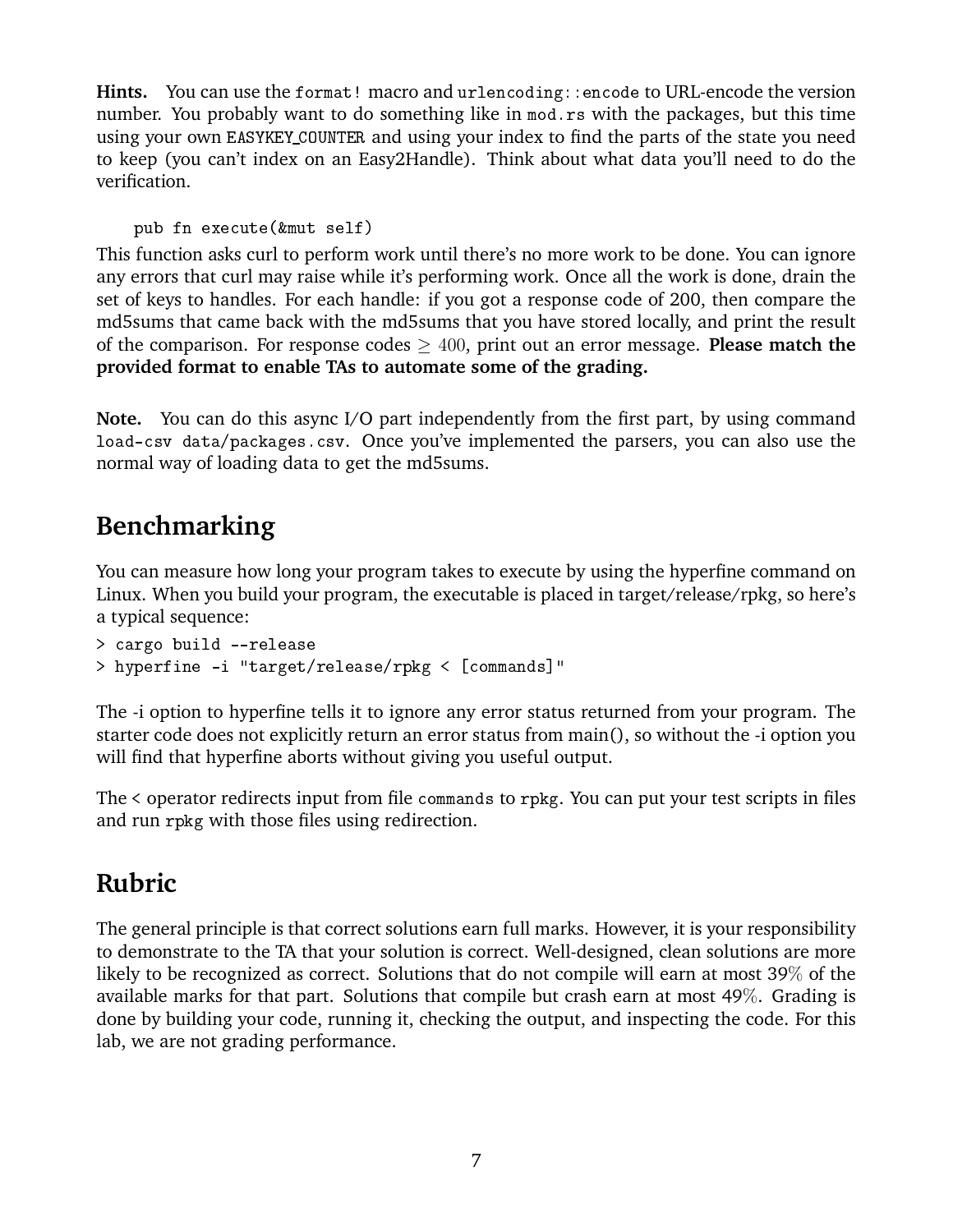### **Part 1: Managing the Packages (80 marks)**

Your code needs to correctly implement the package management functionality as described above. 15 marks for parsing, 25 for simple dependency calculations, 40 marks for solvers.

### **Part 2: Nonblocking I/O (20 marks)**

Your code must properly use curl's "multi" features.

### **Clarifications**

- *What about compilation warnings?* We encourage your code to be free of warnings but we won't dock marks if there is no underlying issue. You can also fix linter errors in the provided code.
- *What about error handling?* You can pretend that failures never happen (famous last words), i.e. you need not implement code to retry after failures. If you do notice an error, print a message and exit. You can also assume that the inputs are correctly-formatted and solveable.
- *What can we change in the provided code?* Go ahead and change it as you like. You can add extra optional command-line arguments and commands if you'd like, but don't make them mandatory (i.e. the TA should be able to plug-and-play your code just like all the other solutions.)
- Tell me more about the how-to-install algorithm.

Here's an example (thanks to Alexander Kursell). A depends on  $[B, C]$ ; B depends on  $D \mid E$ ; and C depends on  $E \mid F$ . Let's say the rules resolve B's dependency to D and C's dependency to E.

Proceed using an operational worklist-based definition.

- 1. Put A in the worklist.
- 2. Pull out A and get its dependency on  $[B, C]$ . Push B and C onto the worklist.
- 3. Pull out *B* and get  $D \mid E$ . Put *D* on the worklist.
- 4. Pull out C and get  $E \mid F$ . Put E on the worklist.
- 5. Pull D and  $E$  from the worklist.

You end up with install set  $[A, B, C, D, E]$ .

**version 3 update:** fixed incorrect output for 3depict in v2 of this writeup, add note about redirection.

**version 4 update:** change font size for how-to-install output.